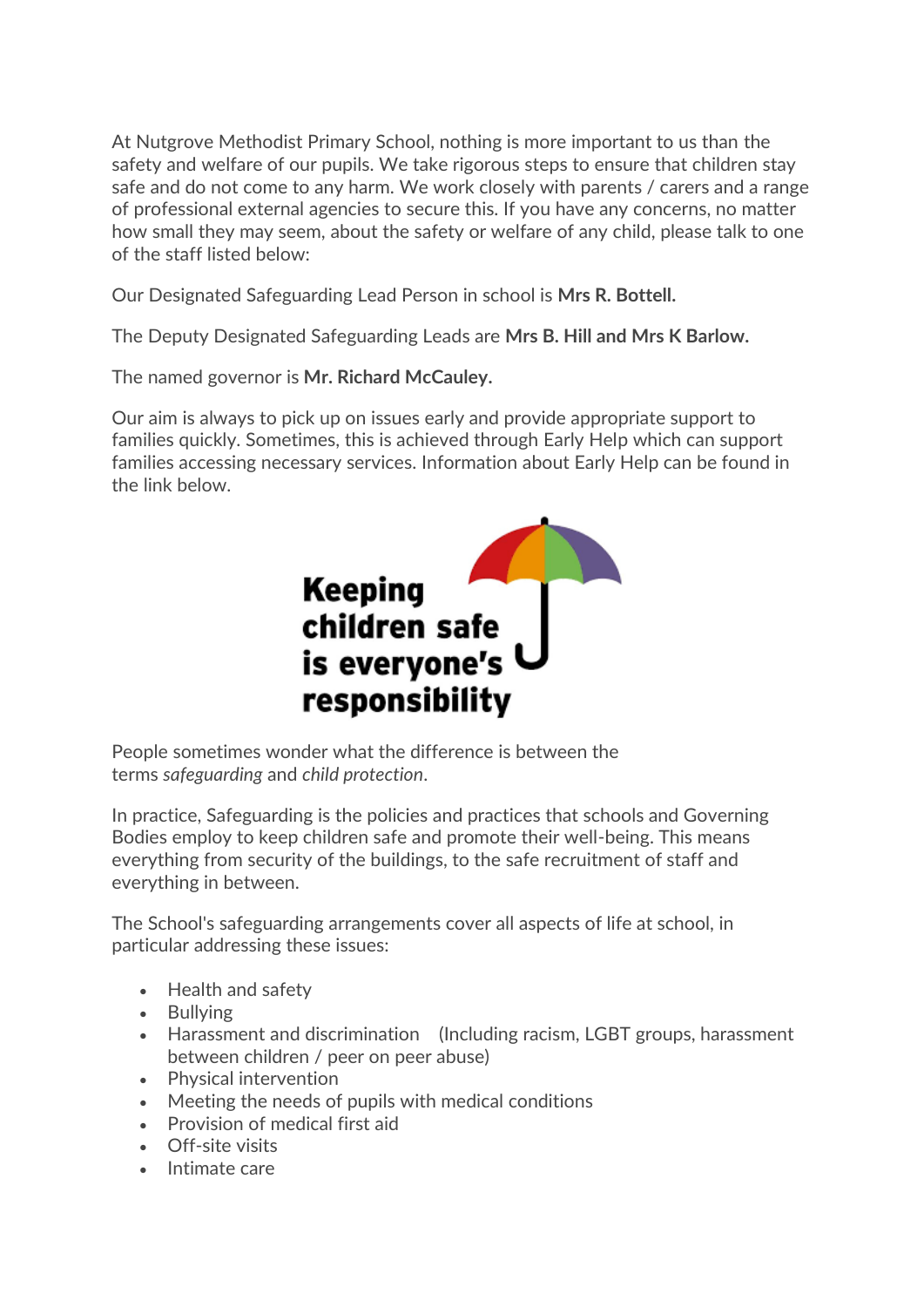- Internet and communications safety
- Physical security of the School site
- Protection from maltreatment
- Recruitment and vetting of staff and visitors to the site
- Children Missing Education
- Staff code of conduct

This is not an exhaustive list.

Child Protection is one aspect of Safeguarding. Child Protection is a term used to describe the activity that is undertaken to *protect specific children who are suffering or likely to suffer significant harm.*

### **If you have concern that a child is being harmed as a result of abuse or neglect, you must not keep these concerns to yourself.**

**If you live in St Helens Local Authority**, these are the numbers that you can ring for advice and to make a referral: The Contact Centre 01744 676767.

• If you have reason to believe that a child is at **IMMEDIATE RISK OF HARM**, contact the police on **999**

As well as speaking to St Helens Authority, you can also contact:

- **Police:** 0151 709 6010 or 999 in an emergency
- **NSPCC:** 0808 8005 000

Our safeguarding Policy and related policies can be found on the Policies page.

Safeguarding is woven into our curriculum through PSHE and RSHE lessons, Computing and online safety, collective worship, dedicated wellbeing time and through special events and external visitors.

Additional advice around staying safe online can be found via the links below:

### **[Internet Matters](https://www.internetmatters.org/)**

From age-specific online safety checklists to guides on how to set parental controls on a range of devices.

#### **[Net-aware](https://www.net-aware.org.uk/)**

Support for parents and carers from the NSPCC.

### **[NSPCC](https://www.nspcc.org.uk/keeping-children-safe/online-safety/parental-controls/)**

Information for parent and carers for setting up parental controls.

### **[Parent info](https://parentinfo.org/)**

Parent info provides support and guidance for parents.